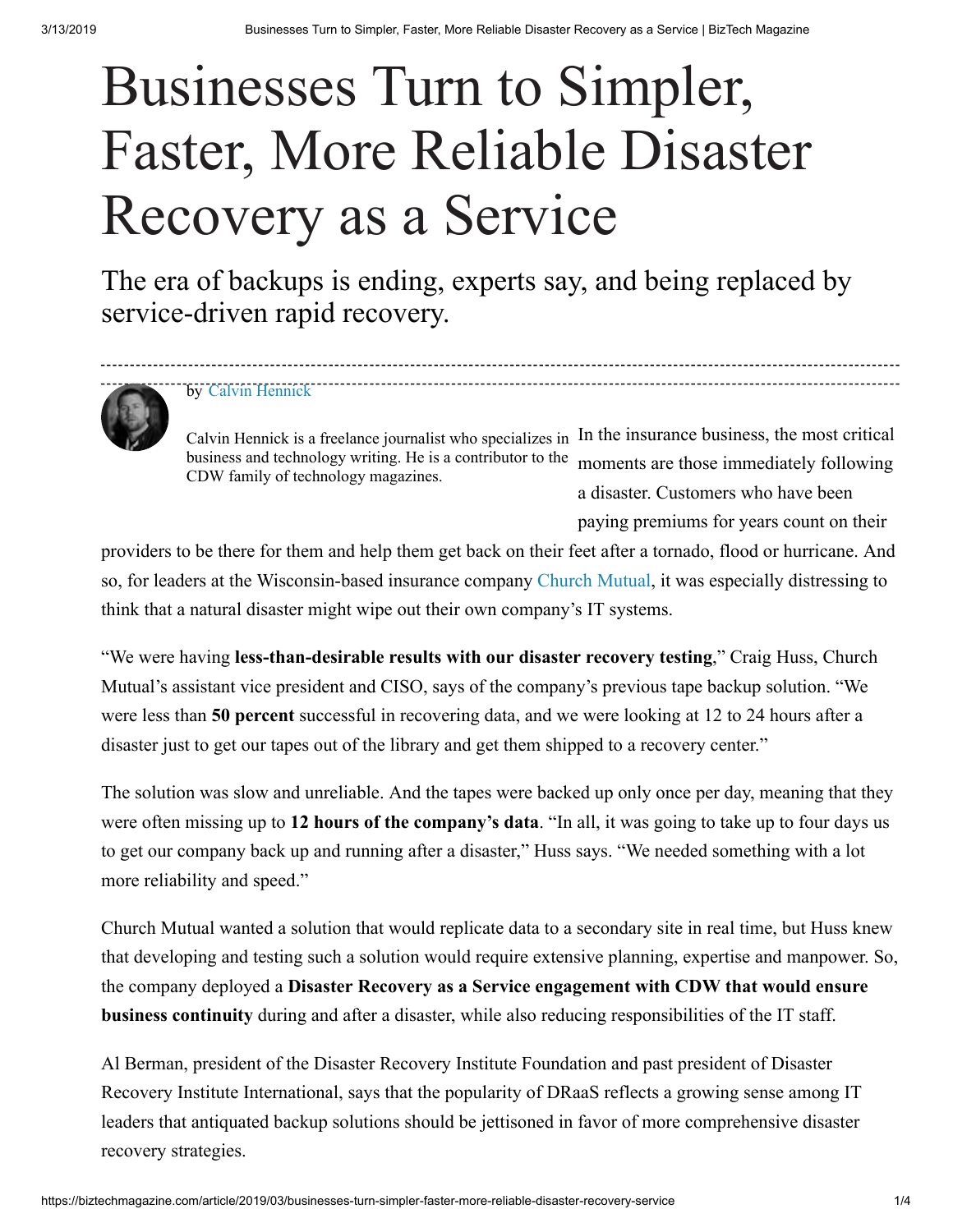"The era where we talk about 'backups' is slowly but surely disappearing," Berman says. "**People talk about backups, but I look at data loss.** It's important to have clearly delineated objectives. What's really important are things like customer satisfaction and regulatory compliance. If you use that as a guideline, you don't get caught up in the technology. You get caught up in the business. And that has to be the focus."

*MORE FROM BIZTECH: [Check out how the XaaS movement could help businesses strategize, cut costs](https://biztechmagazine.com/article/2018/11/once-novel-now-ubiquitous-evolution-everything-service) and improve security.*

### DRaaS Delivers Real-Time Replication

Church Mutual purchased the [IBM](https://www.cdw.com/content/cdw/en/brand/ibm.html?enkwrd=IBM) [Storwize V7000](https://www.cdwg.com/product/ibm-2076-24f-storwize-v7000-sff-expansion-enclosure/3398424?pfm=srh) storage area network for its primary data center and procured space at a colocation facility about **170 miles** from the company's headquarters. It then **worked with CDW to replicate data from the primary site to the backup site** in nearly real time.



While our recovery time objective is 12 hours, we'd only potentially lose about an hour's worth of data or less if we lost the primary data center. We're as close to real-time as we can be for having that information stored in two spots."

Craig Huss Assistant Vice President and CISO, Church Mutual

"When we make a change to the data here, that block of data gets replicated to the secondary site, and is backed up almost instantaneously throughout the day," says Huss. "While our recovery time objective is 12 hours, we'd only **potentially lose about an hour's worth of data or less** if we lost the primary data center. We're as close to real-time as we can be for having that information stored in two spots."

Milhaus, an Indianapolis-based mixed-use developer and owner-operator, turned to a DRaaS solution after company leaders decided that file-level cloud backups were insufficient. "We had all the data backed up, and we had snapshots of our servers, but if something happened that took out a server itself, then we were dead in the water," says Steve Werner, director of technology for Milhaus. "We would basically have to rebuild the server from scratch, and that would take a day or two of dedicated work."

#### *MORE FROM BIZTECH: [How to choose the right data center storage solution.](https://biztechmagazine.com/article/2018/11/hci-san-cloud-how-choose-right-data-center-storage-solution)*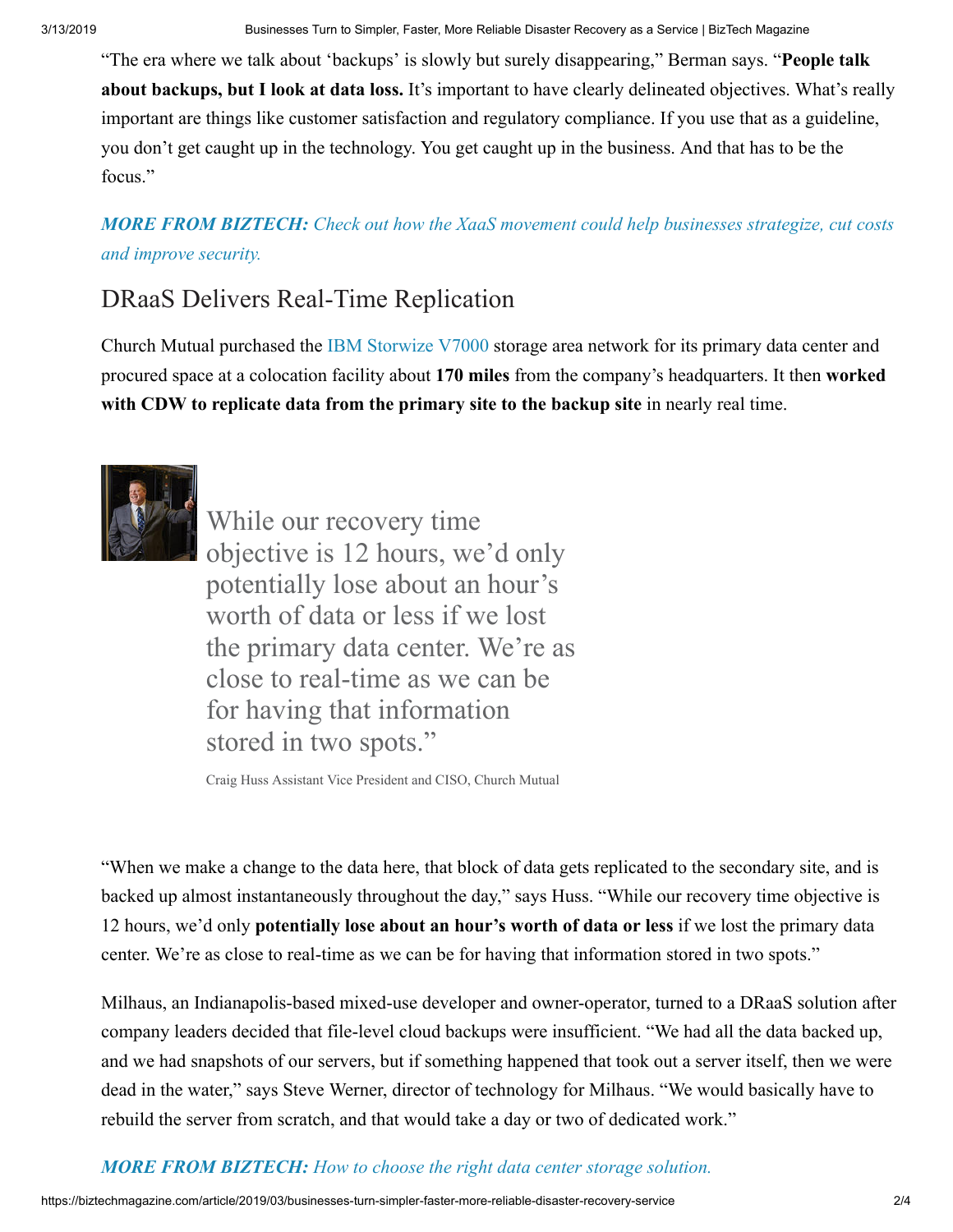## With DRaaS, Data Recovery Is Only Minutes Away

As part of the DRaaS solution, Milhaus uses [Zerto](https://www.cdw.com/search/?key=zerto&ctlgfilter=&searchscope=all&sr=1) software to replicate the company's environment to a data center in Michigan. Now, says Werner, should the company be faced with a disaster, **"we're literally able to stand up those servers within minutes."**

31%

Uptime Institute, "Global Data Center Survey," 2018

Source: The portion of organizations that have experienced an IT downtime incident or severe service degradation in the past year.

Several years ago, IT leaders at New Jersey-based Suburban Propane grew frustrated with its disaster recovery solution. The company and the provider had similar data center hardware, but it was not identical — and that created complications. "We struggled tremendously," says Ron Traub, Suburban Propane's senior manager of IS operations. "Once the systems were up, configurations might not match the hardware. I don't remember having a single test that was 100 percent successful."

The company **expanded virtualization inside its data center and switched to a DRaaS partner** that utilizes software from Zerto and [Veeam](https://www.cdw.com/content/cdw/en/brand/veeam.html) for replication to a colocation center. "All of our production services are already there and replicated," says Tom Chorba, senior manager for technology services. "It's just a matter of spinning them up. "

Milhaus got a chance to put its DRaaS solution into action when lightning struck a large cellular antenna next to its headquarters. The current jumped to the company's ground wire, destroying network switches and a firewall. Werner called the company's DRaaS partner, who failed over the company's phone system; Milhaus restored network services without a failover by replacing the switches.

"The phone infrastructure is the lifeblood of what we do, and that service would have been difficult to restore" before the DRaaS engagement, Werner says. "Everything worked as we had planned, and our first DR test was probably only four or five months before that."

For Church Mutual, **one of the big draws of DRaaS was that CDW manages the testing of the solution** — as well as actual disaster recovery, if needed — freeing up the company's IT staff for other projects.

"Even testing can have a pretty big impact to your IT team," says Huss. "They're not working on projects that add business value when they're working on DR."